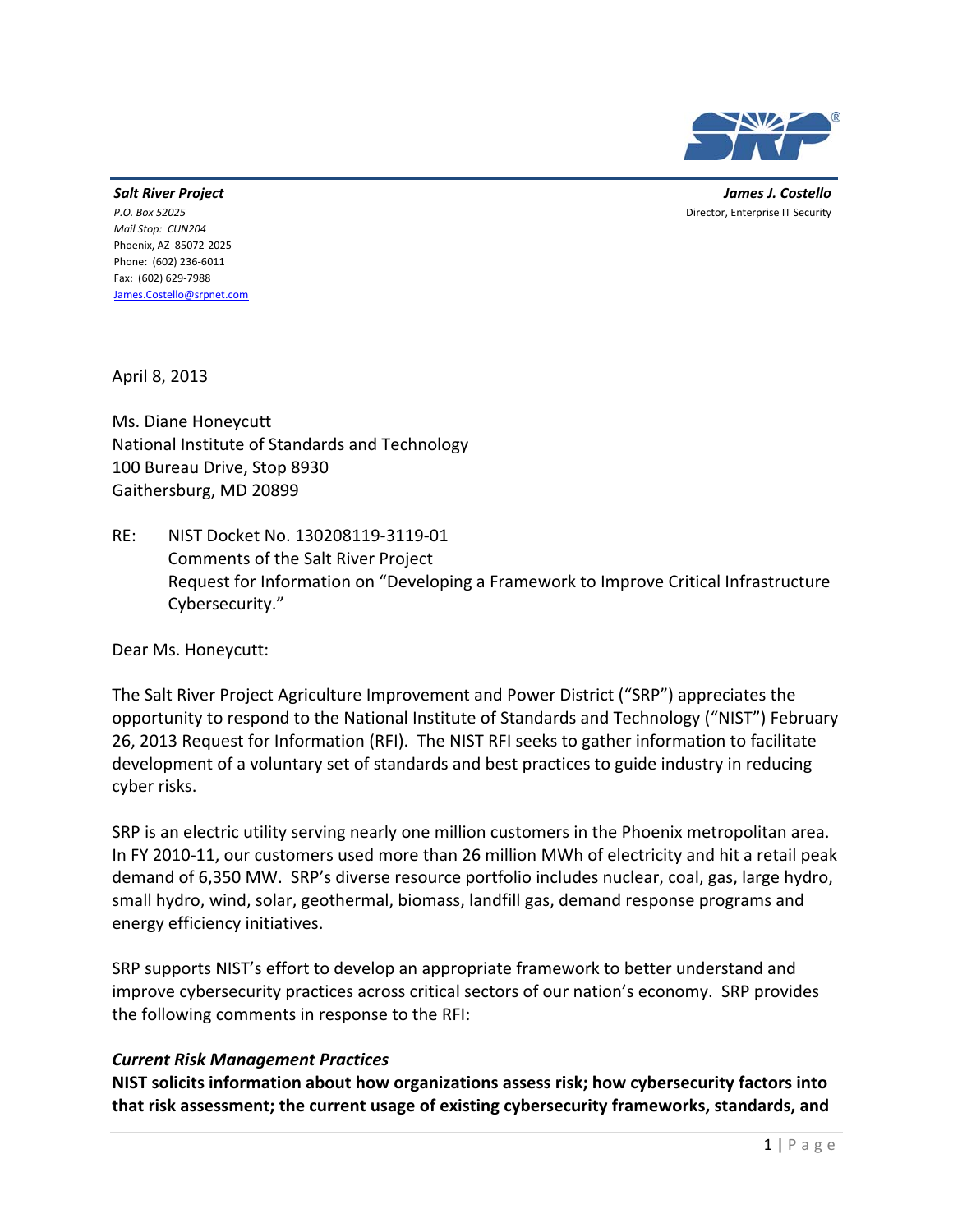**guidelines; and other management practices related to cybersecurity. In addition, NIST is interested in understanding whether particular frameworks, standards, guidelines, and/or best practices are mandated by legal or regulatory requirements and the challenges organizations perceive in meeting such requirements. This will assist in NIST's goal of developing a Framework that includes and identifies common practices across sectors.**

# 1. What do organizations see as the greatest challenges in improving cybersecurity practices  **across critical infrastructure?**

 There are a number of challenges to improving cybersecurity practices across critical infrastructure including: the sharing of actionable information by governmental entities with industry; the introduction of traditional Information Technologies ("IT") technologies into the operational environment and the potential for duplicative and conflicting regulatory oversight. First, we recognize and appreciate recent efforts of the Department of Homeland Security ("DHS") and the Department of Energy ("DHS") to provide better access to threat and vulnerability information. We believe, however, that more must be done. North American Electric Reliability Corporation's ("NERC") Electricity Sector ‐ Information Sharing and Analysis Center ("ES‐ISAC") provides a framework that can be built upon to accomplish this goal. The ES‐ ISAC is a valuable source of reliable information but efforts should be made to improve the content of the information provided to enable entities to appropriately secure their systems.

 Second, while providing significant benefits (e.g., remote communication, opportunities for improved security, and structured procedures), the introduction of traditional IT technologies into the operational environment also carries risk. The complexity and pace of technological changes creates risk for the operational areas such as missing security patches, identified system vulnerabilities and potential unauthorized remote access. Additionally, industrial control systems devices tend to have a lifespan of 10‐20 years before being replaced creating an environment that is difficult to implement and maintain robust cybersecurity controls similar to traditional IT environments.

 Lastly, the potential for conflicting regulatory regimes as to the electric sector is a significant concern. SRP is subject to applicable mandatory reliability standards that address cybersecurity developed by NERC and approved by the Federal Energy Regulatory Commission ("FERC"). The framework being developed through this process should encompass the existing standards and not create conflicting regimes. Improper coordination of the existing NERC Critical Infrastructure Protection ("CIP") regulation with another layer of NIST‐based cybersecurity standards could duplicate efforts, cause possible conflicts and complicate cybersecurity work.

# 2. What do organizations see as the greatest challenges in developing a cross-sector  **standards‐based Framework for critical infrastructure?**

 The greatest challenge for implementing a cross‐sector standards‐based framework for critical infrastructure is acceptance from the industries in‐scope. Although there are clear commonalities in the types of devices each industry uses and the risks associated with the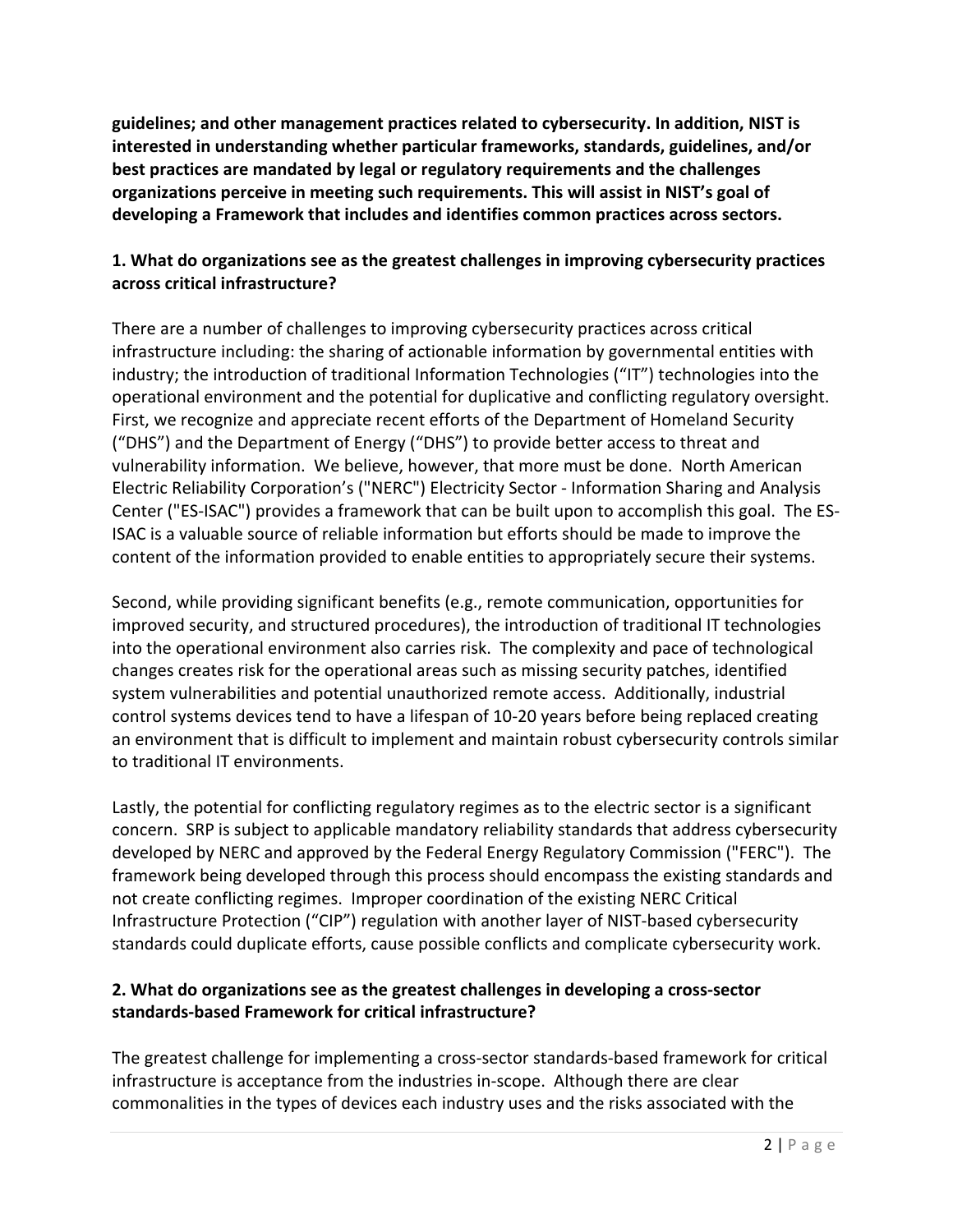technology in use, each sector may point to their individual nuances to create distance between them and any cross‐sector standards‐based framework. The argument being any "one‐size‐fits‐ all" approach to cybersecurity will miss the individual requirements that only apply to their specific sector. To overcome this concern the NIST framework should be sufficiently flexible to address needed concerns but apply in multiple scenarios by addressing cybersecurity configurations and control points, not the specific technology or equipment used to implement it.

# **3. Describe your organization's policies and procedures governing risk generally and cybersecurity risk specifically. How does senior management communicate and oversee these policies and procedures?**

 SRP is structured with a formal Risk Management Department responsible for evaluating safety, physical security and operational risk. Risk Management procedures are developed to manage and guide corporate standards related to these specific business processes and areas.

 Cybersecurity risk is captured within a set of enterprise cybersecurity policies and standards. These standards contain standard‐content from industry frameworks [i.e., NIST, International Organization for Standardization ("ISO"), Information Technology Infrastructure Library ("ITIL")] and applicable regulations [i.e., NERC CIP]. The cybersecurity policies and standards establish parameters around Information Technology ("IT") and Operational Technology ("OT") system configurations, cybersecurity‐related personnel procedures around operational responsibilities.

# **4. Where do organizations locate their cybersecurity risk management program/office?**

 The Cybersecurity Risk Management Program at SRP resides within the Enterprise IT Security department. The function reports up to the Chief Financial Executive within the Financial and Corporate Services business unit.

#### 5. How do organizations define and assess risk generally and cybersecurity risk specifically?

 The organization assesses cybersecurity risk by applying elements of the NIST 800 Special Publication guidance documents. These documents outline a risk management methodology that evaluates each organization's internal IT and OT systems based on criticality. Based on this categorization process, cybersecurity controls are applied to the environment and assessed to determine their effectiveness. These assessment results are collected and responsible stakeholders accredit the assessment results to establish a security baseline that then will be used to validate improvement over a period of time. The risk management methodology is captured below:

- CATEGORIZE Information System
- SELECT Security Controls
- IMPLEMENT Security Controls
- ASSESS Security Controls
- AUTHORIZE Information System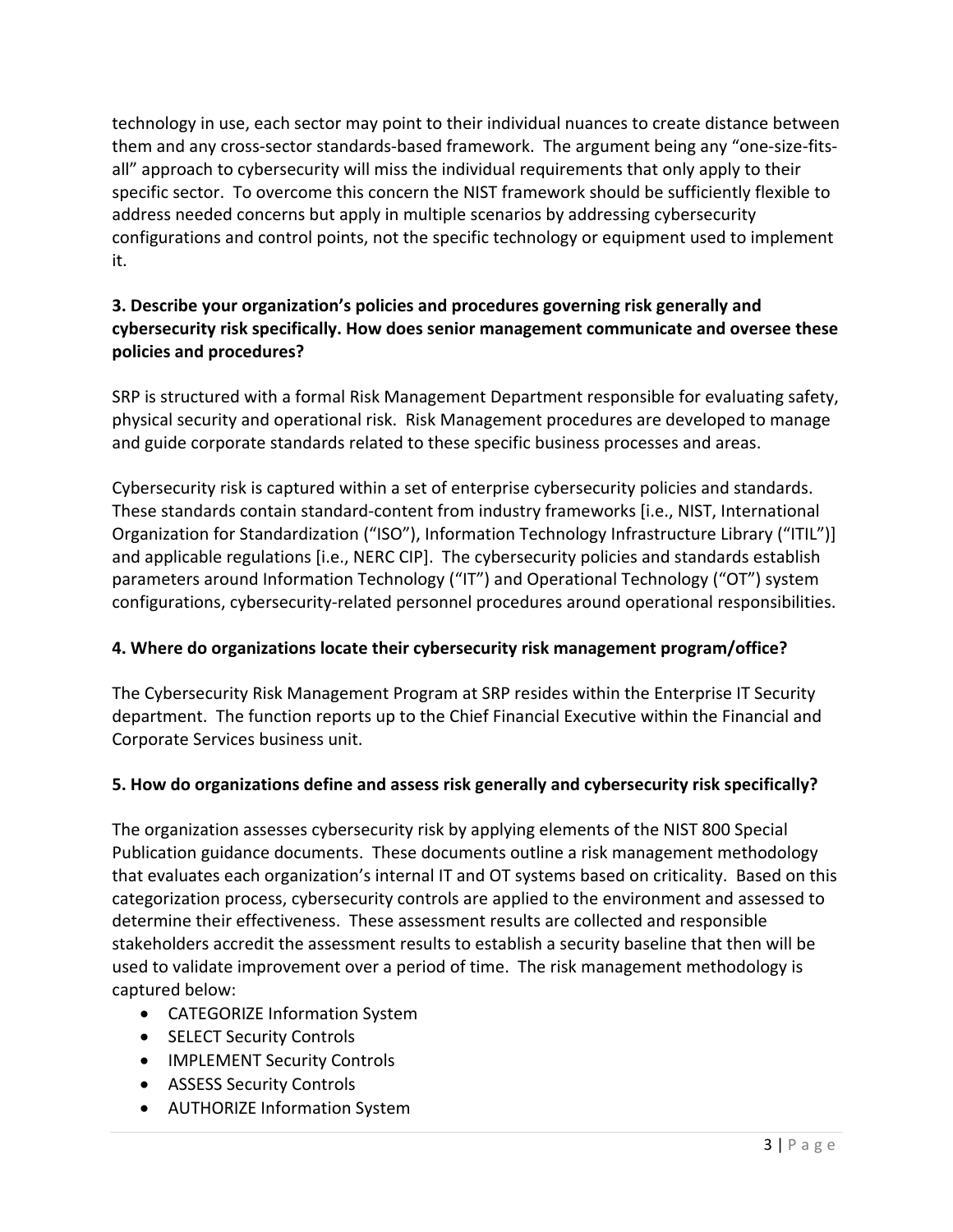• MONITOR Security Controls

# 6. To what extent is cybersecurity risk incorporated into organizations' overarching enterprise **risk management?**

 At SRP, cybersecurity risk management is performed by the Enterprise IT Security department with close partnership with the key business units. Cybersecurity assessment efforts are prioritized and coordinated based on system criticality.

# **7. What standards, guidelines, best practices, and tools are organizations using to understand, measure, and manage risk at the management, operational, and technical levels?**

 The industry standards and guidance documents used to understand, measure, and manage risk at the management, operational, and technical levels include:

- NERC CIP Standards
- NIST 800‐37: Guide for Applying the Risk Management Framework.
- NIST 800‐39: Managing Information Security Risk
- DOE ES‐RM: Electricity Subsector Cybersecurity Risk Management Process
- DOE ES‐C2M2: Electricity Subsector Cybersecurity Capability Maturity Model

# **8. What are the current regulatory and regulatory reporting requirements in the United States (e.g. local, state, national, and other) for organizations relating to cybersecurity?**

 The primary regulatory requirements that apply to the electric sector are the NERC CIP standards. These standards require a set of cybersecurity standards to be implemented to critical infrastructure as defined under NERC CIP. The standards are outlined below:

- CIP‐001‐2 Sabotage Reporting
- CIP‐002‐3 Critical Cyber Asset Identification
- CIP‐003‐3 Security Management Controls
- CIP‐004‐3 Personnel & Training
- CIP‐005‐3 Electronic Security Perimeters
- CIP‐006‐3 Physical Security of Critical Cyber Assets
- CIP‐007‐3 Systems Security Management
- CIP‐008‐3 Incident Reporting and Response Planning
- CIP‐009‐3 Recovery Plans for Critical Cyber Assets

#### **9. What organizational critical assets are interdependent upon other critical physical and information infrastructures, including telecommunications, energy, financial services, water, and transportation sectors?**

 SRP is dependent in some part on the telecommunications, the financial services and the transportation sectors.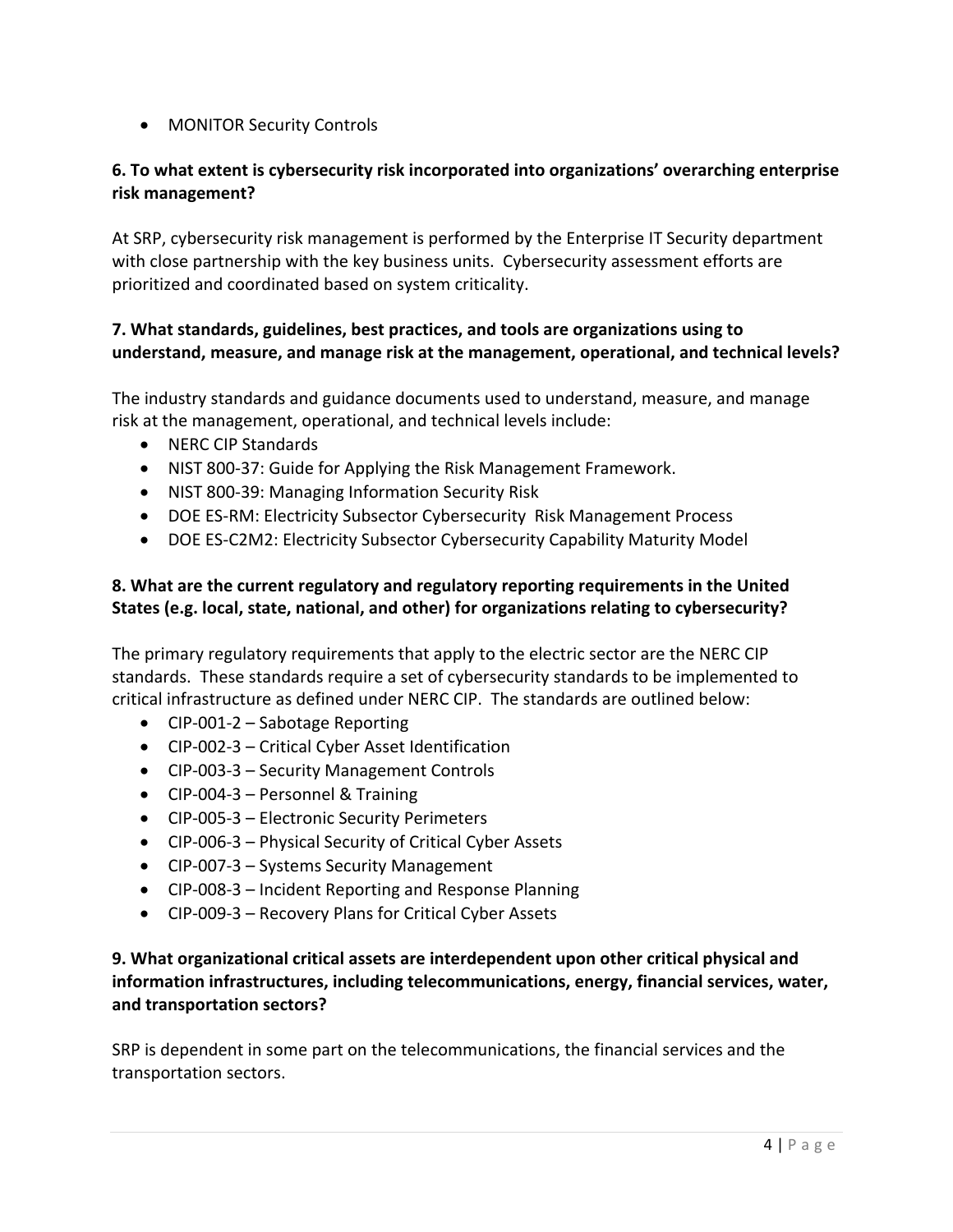# **10. What performance goals do organizations adopt to ensure their ability to provide essential services while managing cybersecurity risk?**

 SRP follows the following standards and performance indicators to ensure a consistent and comprehensive approach to managing cyber risk:

- • Capability Maturity Model Integration (CMMI)
- Internal Controls for technology systems
- Business Continuity Planning and Disaster Recovery processes in coordination with applicable standards and regulations (NIST 800‐53, NERC CIP, etc.)
- Metrics reporting for Management and visibility of enterprise risk posture

# 11. If your organization is required to report to more than one regulatory body, what  **information does your organization report and what has been your organization's reporting experience?**

 SRP reports to NERC under the mandate of NERC CIP standards. NERC completes CIP audits on a tri‐annual cycle to evaluate responsible entities compliance. NERC reports up to FERC on compliance efforts within its jurisdiction.

## **12. What role(s) do or should national/international standards and organizations that develop national/international standards play in critical infrastructure cybersecurity conformity assessment?**

 Use of national cybersecurity industry frameworks (e.g., NIST, ISO) – in addition to NERC CIP – would promote a comprehensive framework‐based assessment approach. Existing regulatory standards that apply to critical infrastructure such as NERC CIP play a critical role to ensure that appropriate controls are in place for that sector. A broader common framework would ensure greater coverage and could be beneficial, as long as, it does not create a duplicative or conflicting regulatory regime.

#### *Use of Frameworks, Standards Guidelines, and Best Practices*

 **As set forth in the Executive Order, the Framework will consist of standards, guidelines, and/or best practices that promote the protection of information and information systems supporting organizational missions and business functions. NIST seeks comments on the** applicability of existing publications to address cybersecurity needs, including, but not limited  **to the documents developed by: international standards organizations; U.S. Government Agencies and organizations; State regulators or Public Utility Commissions; Industry and industry associations; other Governments, and non‐profits and other non‐government organizations. NIST is seeking information on the current usage of these existing approaches throughout industry, the robustness and applicability of these frameworks and standards, and what would encourage their increased usage. Please provide information related to the following:**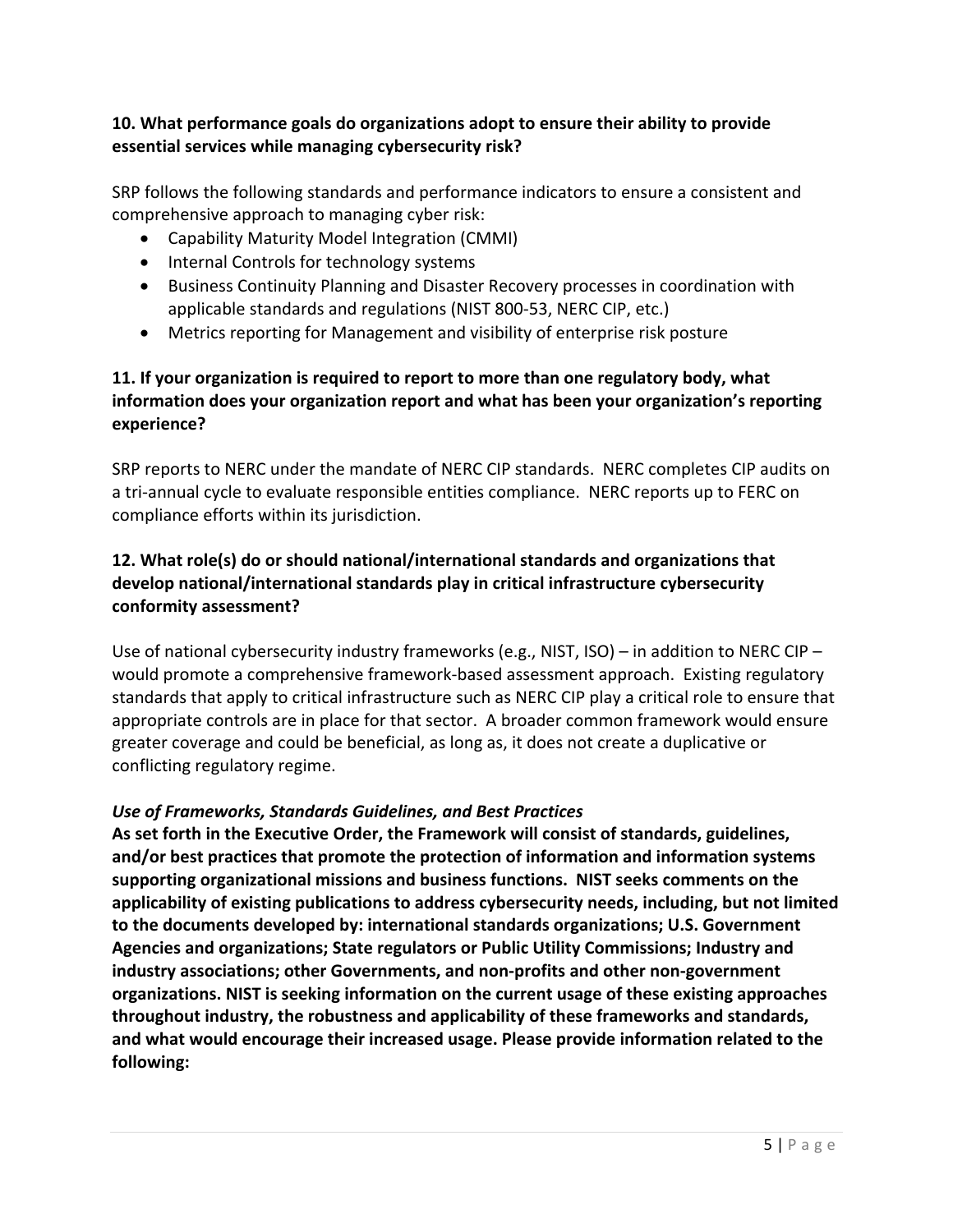# **1. What additional approaches already exist?**

 As discussed above, the NERC CIP Standards focus on cybersecurity and physical security for the electric sector. These are mandatory cybersecurity standards that carry significant penalties and sanctions for non‐compliance. The standards are developed in consultation with industry and approved by FERC.

 Additionally, NIST and ISO have developed cybersecurity and information security frameworks that capture cybersecurity controls and configurations that can be applied to across sectors in critical infrastructure. The key guidance documents that could be used to evaluate cybersecurity configurations are noted below:

- NIST 800-53: Recommended Security Controls for Federal Information Systems and Organizations
- NIST 800-53A: Guide for Assessing the Security Controls in Federal Information Systems and Organizations, Building Effective Security Assessment Plans
- ISO27002: Information Technology Security Techniques Code of Practice for Information Security Management
- NIST 800-82: Guide to Industrial Control System ("ICS") Security
- DOE ES-RM: Electricity Subsector Cybersecurity Risk Management Process
- DOE ES-C2M2: Electricity Subsector Cybersecurity Capability Maturity Model

 Note these cybersecurity/information security frameworks must be overlaid and then be applied to the critical infrastructure under review *contextually* based on the capabilities of these systems. Because some of the systems in the power and utility industries are legacy systems that operate for 10‐20 years, many of the standard security configurations and controls found in traditional IT environments cannot be directly applied. Consequently, a flexible approach to the cybersecurity/information security framework is necessary to apply mitigating controls that address the risk comparably to traditional approaches.

# **2. Which of these approaches apply across sectors?**

 NIST and ISO have developed cybersecurity and information security frameworks that list security controls and configurations that can be applied to specifically to power and utility industries as well as across sectors. The key guidance documents that could be used to evaluate cybersecurity configurations are noted below:

- NIST 800-53: Recommended Security Controls for Federal Information Systems and Organizations
- NIST 800-53A: Guide for Assessing the Security Controls in Federal Information Systems and Organizations, Building Effective Security Assessment Plans
- ISO27002: Information Technology Security Techniques Code of Practice for Information Security Management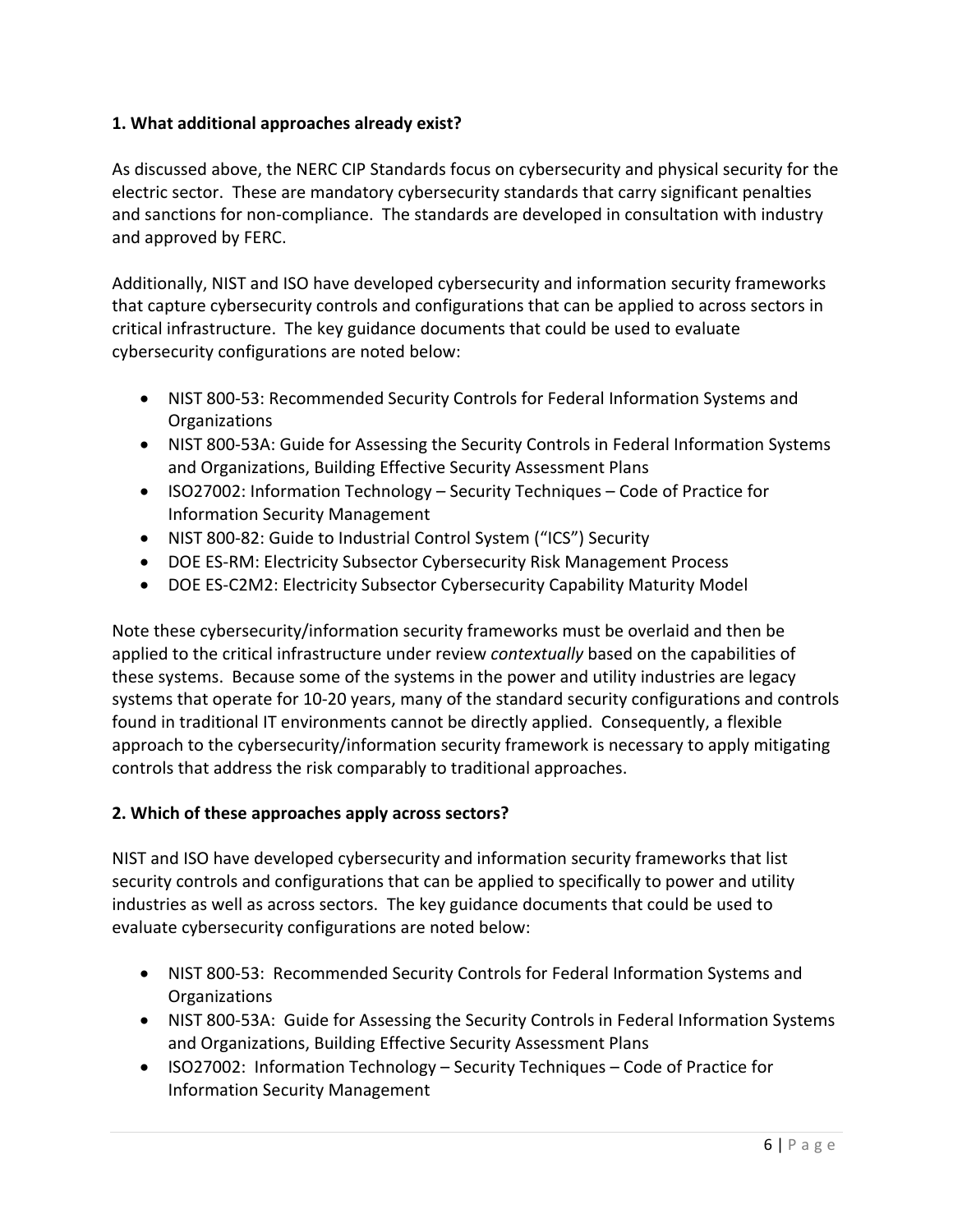• NIST 800‐82: Guide to ICS Security

#### **3. Which organizations use these approaches?**

 The organizations that used NIST and ISO‐based cybersecurity/information security frameworks to guide cyber/IT risk management activities include government, private and public organizations. The frameworks can be applied in various environments across sectors; however they do require some level of interpretation to contextually rationalize the content based on system limitations within the power and utility IT or OT environment.

#### **4. What, if any, are the limitations of using such approaches?**

 The limitations of using a cybersecurity/information security framework‐based approach (i.e., NIST 800‐53, NIST 800‐53A, ISO27002, NIST 800‐82) to establish cybersecurity controls are that some level of interpretation and flexibility is necessary to *contextually* overlay these standards on legacy OT devices used to manage and operate the bulk electric system. Using a framework‐ based approach to cybersecurity requires interpretation and contextual application based on the guidance documents used. A further prescriptive‐based approach to cybersecurity/information security may provide clarity on what cybersecurity controls should be implemented, however the more prescriptive the approach becomes, the less the approach can be extended across sectors.

#### **5. What, if any, modifications could make these approaches more useful?**

 Like other electric sector entities, SRP participates in the NERC ES‐ISAC alert system. This program may be enhanced when federal agencies provide timely and actionable information regarding existing and emerging threats.

## **6. How do these approaches take into account sector‐specific needs?**

 The NERC CIP standards and the DOE ES‐C2M2 Model for the electric sector were developed with the participation of industry. The development of a model that draws upon the technical expertise and experience of industry should be part of the framework.

# 7. When using an existing framework, should there be a related sector-specific standards  **development process or voluntary program?**

 Whether a new cybersecurity framework is created that accounts for new and emerging threats to critical infrastructure or an existing cybersecurity/information security framework/guidance document (i.e., NIST 800‐53, NIST 800‐53A, ISO27002, NIST 800‐82) is used, sector‐specific guidance should be issued to address any/all unique attributes associated with IT/OT systems used in the corresponding sector for example in the electric sector the NERC CIP standards should play this role. Industry‐specific experts should review and develop a sector‐specific model of how to apply the security standards to address risk within that sector.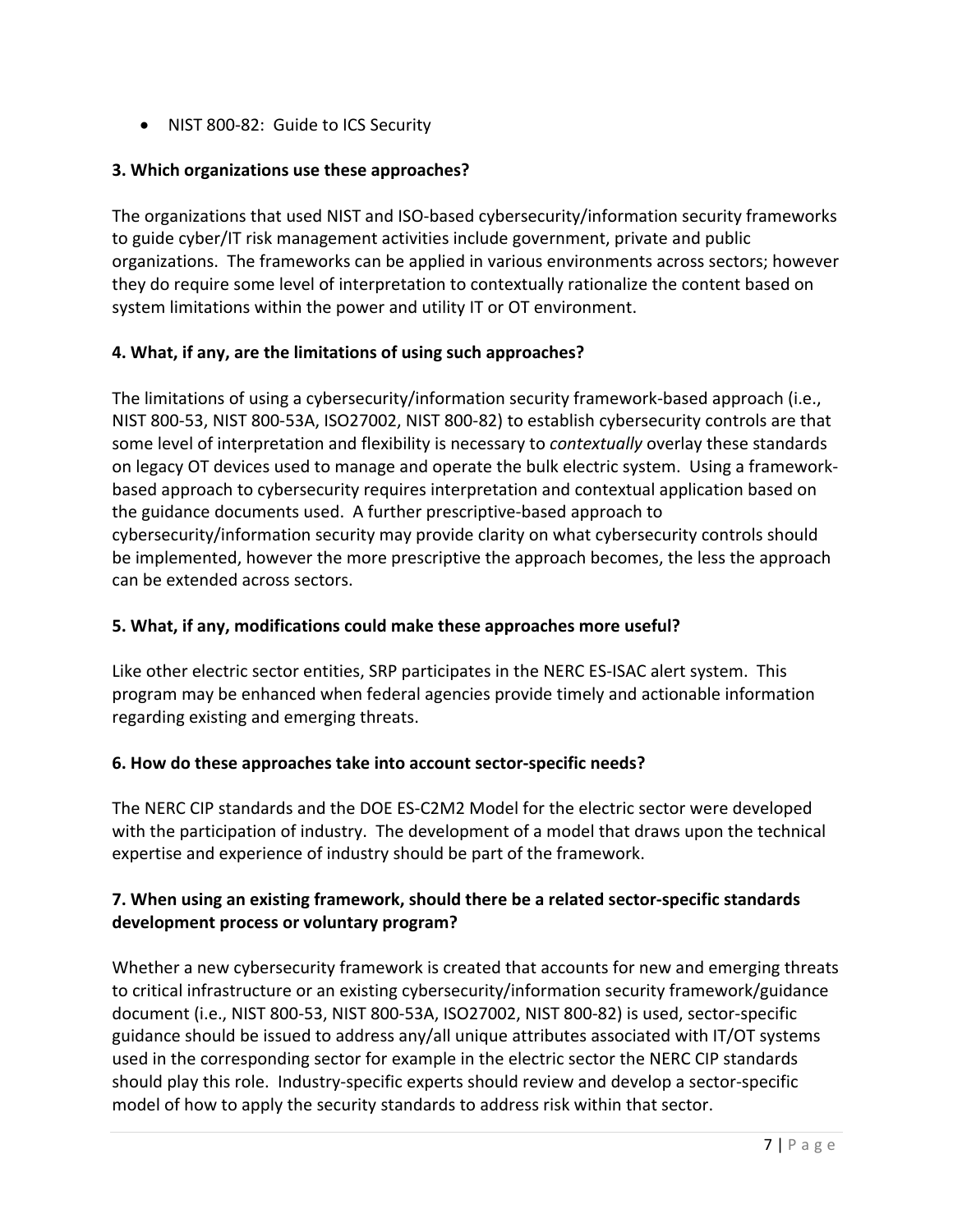## 8. What can the role of sector-specific agencies and related sector coordinating councils be in  **developing and promoting the use of these approaches?**

 The role of sector‐specific agencies and related sector coordinating councils would be to further discuss, educate and promote the use of a cybersecurity/information security framework to review and assess critical infrastructure. These activities would apply whether a new cybersecurity framework or leveraging existing cybersecurity/information security frameworks.

## **9. What other outreach efforts would be helpful?**

 As discussed in the previous answer, the sector specific agencies and sector coordinating council can be used to share information and facilitate a better understanding threats and vulnerabilities.

#### *Specific Industry Practices*

In addition to the approaches above, NIST is interested in identifying core practices that are  **broadly applicable across sectors and throughout industry. NIST is interested in information on the adoption of the following practices as they pertain to critical infrastructure components:**

- **Separation of business from operational systems;**
- **Use of encryption and key management;**
- **Identification and authorization of users accessing systems;**
- **Asset identification and management;**
- **Monitoring and incident detection tools and capabilities;**
- **Incident handling policies and procedures;**
- **Mission/system resiliency practices;**
- **Security engineering practices;**
- **Privacy and civil liberties protection.**

# **1. Are these practices widely used throughout critical infrastructure and industry?**

 All of these practices are used at varying degrees within the electric sector. The cybersecurity controls and protections noted above are predominantly enforced to the power and utility industry through the North American Electric Reliability Corporation Critical Infrastructure Protection (NERC CIP) standards. These standards require a set of cybersecurity standards to be implemented to critical infrastructure as defined under NERC CIP.

#### **2. How do these practices relate to existing international standards and practices?**

 NERC CIP standards provide a baseline set of cybersecurity standards required to meet a regulatory mandate for protecting critical infrastructure.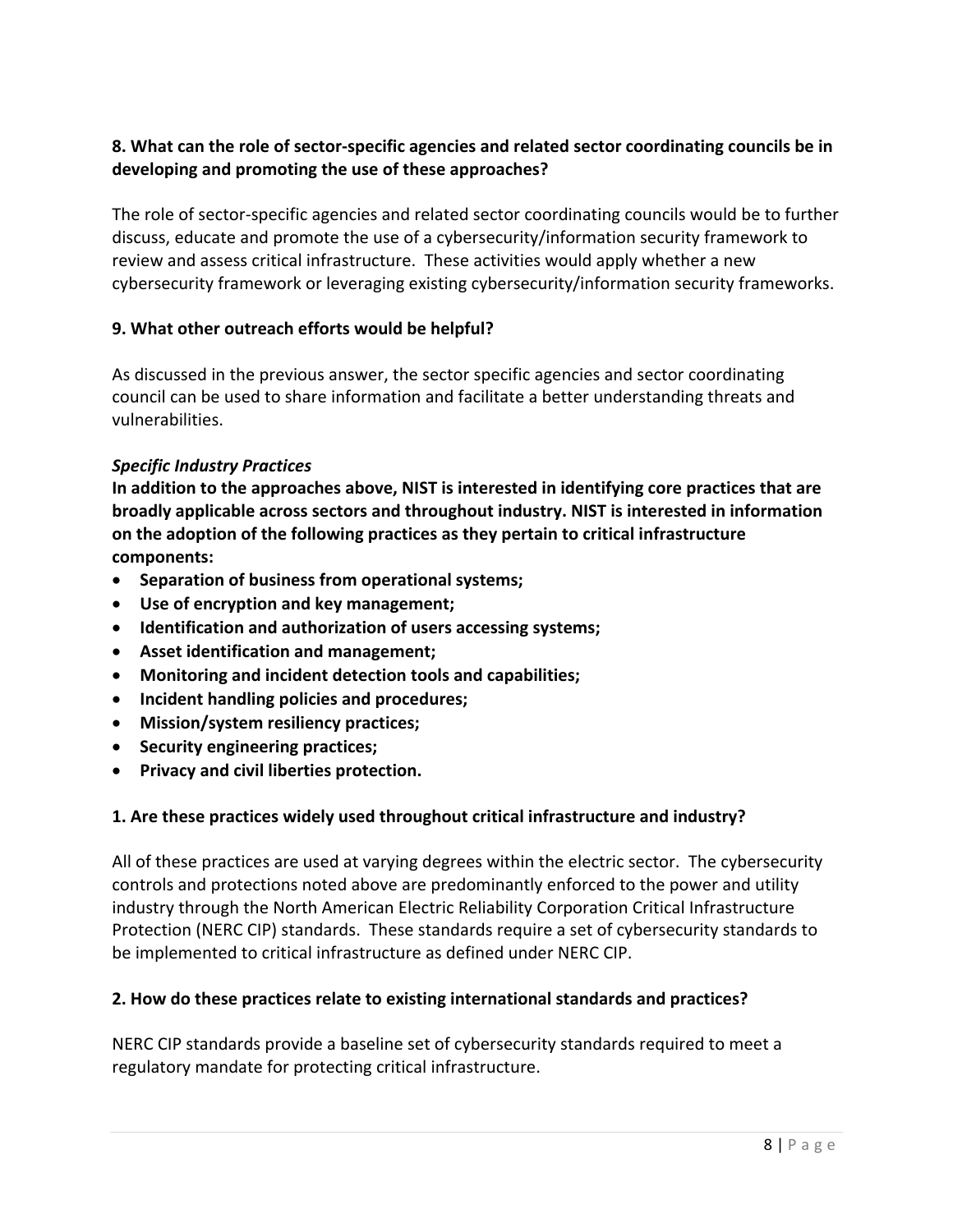NERC CIP is derived and is effectively a subset of cybersecurity/information security standards from NIST 800‐53, NIST 800‐53A, ISO27002, and NIST 800‐82. NERC CIP is the *prescriptive* baseline security standard to which the electric sector critical infrastructure is assessed to ensure minimum protections are in place for our most critical systems supporting the bulk electric system. NIST 800‐53, ISO27002, and NIST 800‐82 are the broader, *framework‐based* view of cybersecurity control points that should be evaluated for implementation based on system criticality.

# 3. Which of these practices do commenters see as being the most critical for the secure  **operation of critical infrastructure?**

 They each play vital role toward a robust cybersecurity environment. Our objective is to implement tools that increase security without sacrificing system reliability.

# 4. Are some of these practices not applicable for business or mission needs within particular **sectors?**

No. All of these practices can be applicable to the electric sector.

## **5. Which of these practices pose the most significant implementation challenge?**

 The biggest challenge with implementing any of these practices will be coordinating between existing Cybersecurity/information security frameworks (e.g., NIST 800‐53, NIST 800‐53A, ISO27002, NIST 800‐82, DOE ES‐RM: Risk Management Process, DOE ES‐C2M2: Cybersecurity Capability Maturity Model) and a new framework that extends across sectors due to the nuances and unique characteristics of each critical infrastructure area.

#### 6. How are standards or guidelines utilized by organizations in the implementation of these **practices?**

 The combination of existing power and utility regulation under NERC CIP plus existing cybersecurity frameworks (e.g., NIST 800‐53, NIST 800‐53A, ISO27002, NIST 800‐82, DOE ES‐ RM: Risk Management Process, DOE ES‐C2M2: Cybersecurity Capability Maturity Model) provide a foundation for evaluating each of the organizations against industry‐leading cybersecurity practices. For example, NERC CIP grouped into the following areas that then have underlying cybersecurity standards that in‐scope entities must adhere to:

- CIP‐001‐2 Sabotage Reporting
- CIP‐002‐3 Critical Cyber Asset Identification
- CIP‐003‐3 Security Management Controls
- CIP‐004‐3 Personnel & Training
- CIP‐005‐3 Electronic Security Perimeters
- CIP‐006‐3 Physical Security of Critical Cyber Assets
- CIP‐007‐3 Systems Security Management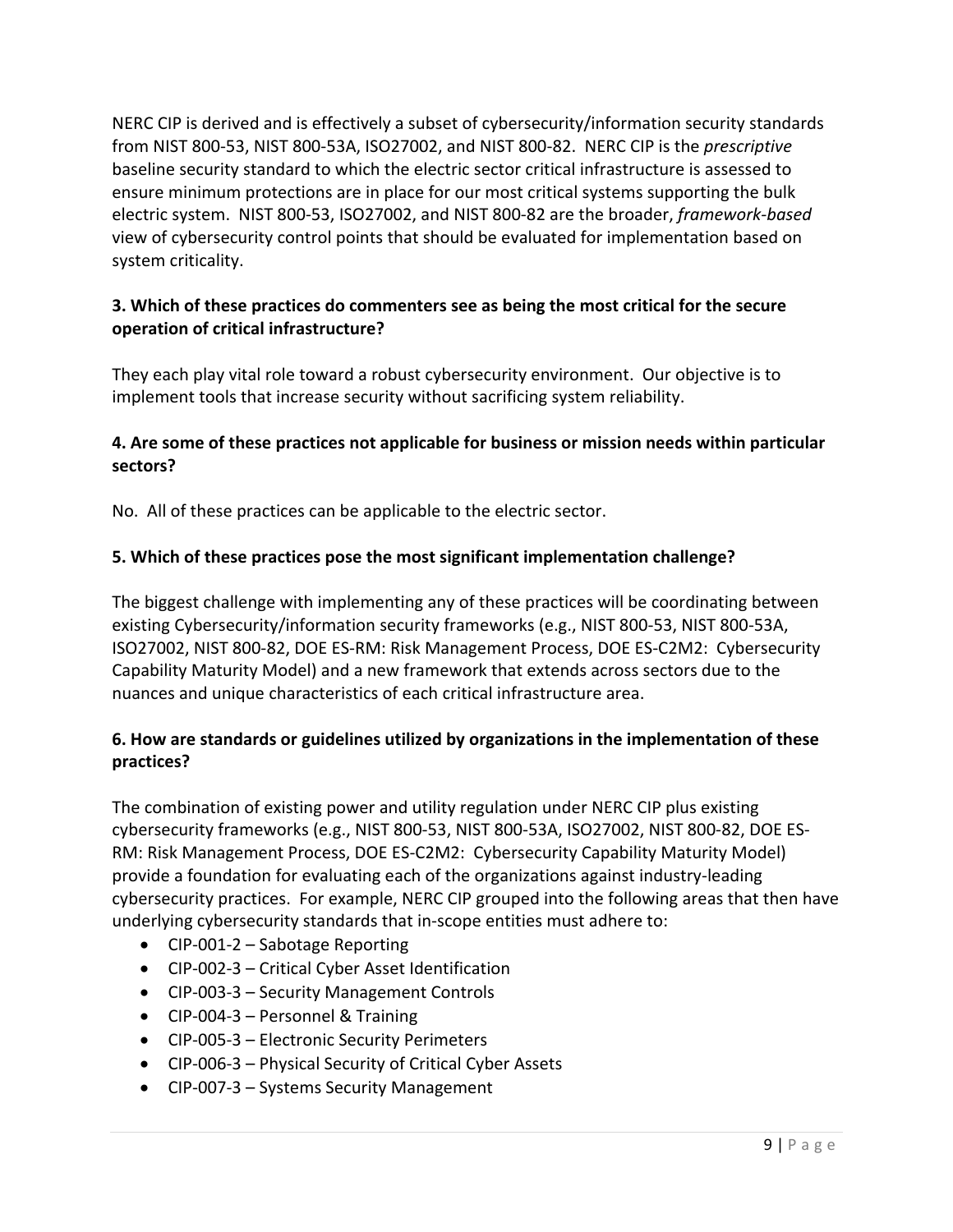- CIP‐008‐3 Incident Reporting and Response Planning
- CIP‐009‐3 Recovery Plans for Critical Cyber Assets

 Similarly, the cybersecurity frameworks noted above – and their underlying cybersecurity configurations, controls, and tools – map to the cybersecurity control areas noted below and function to support these areas:

- Separation of business from operational systems
- Use of encryption and key management
- Identification and authorization of users accessing systems
- Asset identification and management
- Monitoring and incident detection tools and capabilities
- Incident handling policies and procedures
- Mission/system resiliency practices
- Security engineering practices
- Privacy and civil liberties protection

#### 7. Do organizations have a methodology in place for the proper allocation of business  **resources to invest in, create, and maintain IT standards?**

 SRP has a methodology in place to ensure the proper allocation of resources to meet our cybersecurity goals.

 Duplicative efforts and competing authoritative bodies may tax existing cybersecurity resources.

# 8. Do organizations have a formal escalation process to address cybersecurity risks that  **suddenly increase in severity?**

 Because the threat landscape is consistently changing and evolving, NERC provides a mechanism to communicate and share threat and risk information to government and peer private institutions. ES‐ISAC provides a channel to share actionable intelligence to the government and amongst industry peers within the electricity sub‐sector through alerts. Timely sharing by the Federal government of actionable information about the threats the electricity industry and other critical infrastructure sectors are facing is critical. Further shared communication by the government and amongst industry peers will improve cybersecurity defense capabilities to minimize new and emerging threats. Opportunities exist to improve these communication channels and ensure companies have timely information so they can respond and mitigate risk from evolving threats.